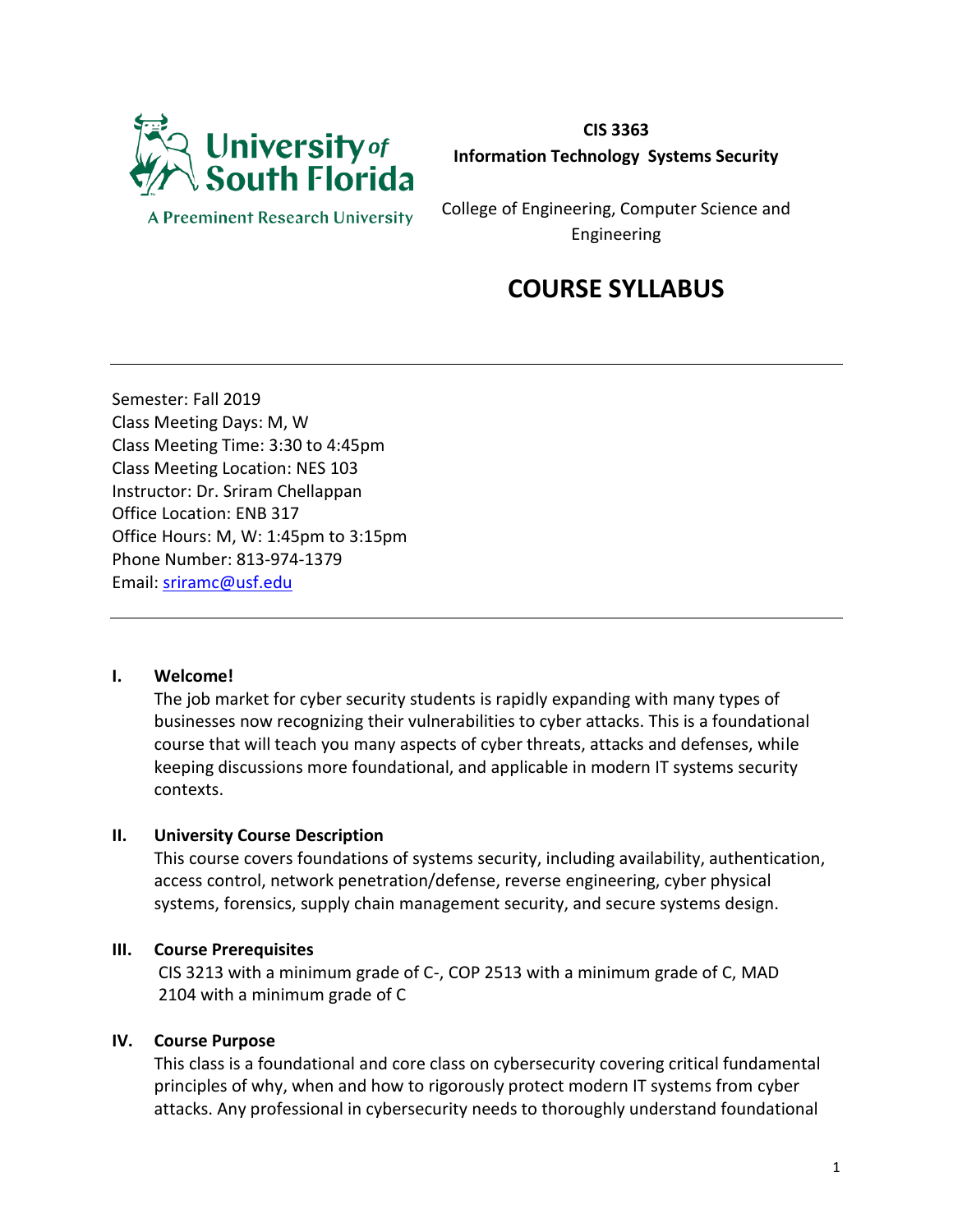principles you will learn in this class. Success in this class will prep you for higher level courses in the cybersecurity program, while also help in your future cybersecurity professional careers.

# **V. How to Succeed in this Course**

Attend classes, submit assignments on time, ask questions, read about attacks in the industry today/ their impacts, see how the material learned is relevant in current contexts, ask questions, and do well in exams.

# **VI. Course Topics**

Topics include:

- 1) Emerging vulnerabilities, threats, attacks, defense mechanisms and analysis tools for computer systems security.
- 2) Understand, evaluate and apply core principles of sound cyber security designs.
- 3) How to formally reason about system security issues.
- 4) How to comprehend challenges in securing computing systems today.
- 5) How to transition from theoretical understanding to practical designs.
- 6) The ramifications of system security and its impact to computing technologies today
- 7) Specific understanding of services like authentication, access control, forensics, network security, integrity, service availability and more, and also comprehension of inherent tradeoffs in providing such services
- 8) Comprehend orthogonal tradeoffs in designing secure computer systems from legal, ethical and economics standpoints.

## **VII. Student Learning Outcomes**

On successful completion of the course the student will be able to:

- 1) Use modern analysis tools to evaluate vulnerabilities, threats, and attack vectors to be design a computer system with appropriate defense mechanisms.
- 2) Answer written and/or oral questions to demonstrate formal reasoning and principles of computer security issues for traditional systems and emerging systems such as cyberphysical systems.
- 3) Develop a secure computer system that demonstrates understanding of the key challenges and trade-offs in systems security, and systems performance/ cost.
- 4) Answer written and/or oral questions to demonstrate how theory is applied to practical designs for securing computer systems.
- 5) Explain the ramifications of computer security to how computer systems are accessed and used to maintain security.
- 6) Evaluate current protocols and design new ones for specific security services like authentication, access control, forensics, network security, integrity and service availability, and conduct detailed analysis on inherent tradeoffs.
- 7) Be able to effectively rationalize orthogonal trade-offs in designing secure computing systems from orthogonal perspective like legal issues, economics, ethical considerations and cost, and find best designs.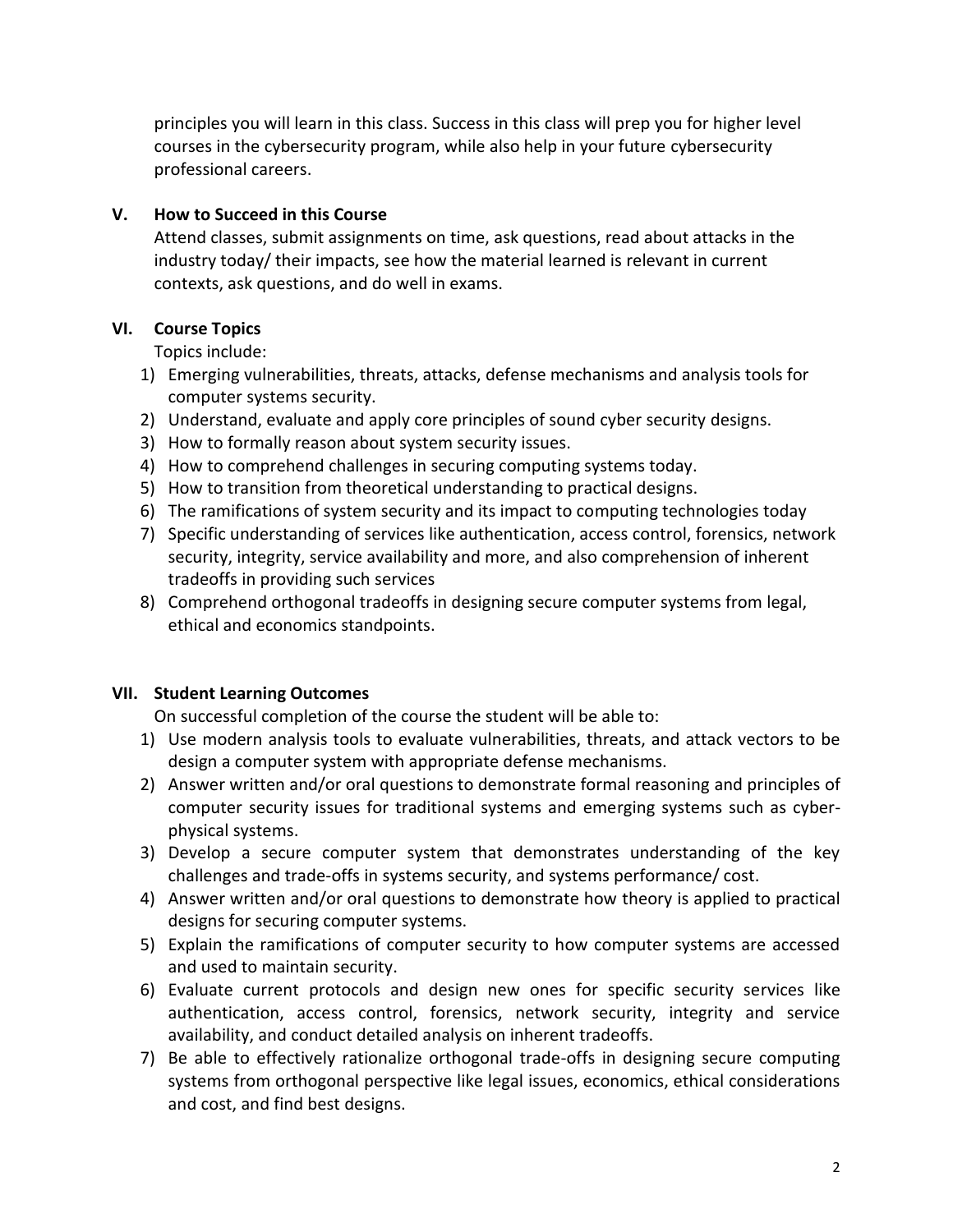#### **VIII. Readings and Course Materials**

Computer Security (Art and Science), Matt Bishop, ISBN-13: 978-0321712332ISBN-10: 0321712331, Addison-Wesley Second Edition, 2018. (Recommended)

**IX. Supplementary (Optional) Texts and Materials** None.

#### **X. Grading Scale**

| Tentative Grading Scale (%) |    |  |
|-----------------------------|----|--|
| 94-100                      | А  |  |
| $90 - 93$                   | А- |  |
| $87 - 89$                   | В+ |  |
| 84 – 86                     | В  |  |
| $80 - 83$                   | в- |  |
| $77 - 79$                   | C+ |  |
| $74 - 76$                   | C  |  |
| $70 - 73$                   | C- |  |
| 67 – 69                     | D+ |  |
| 64 – 66                     | D  |  |
| $60 - 63$                   | D- |  |
| $0 - 59$                    | F  |  |

#### **XI. Grade Categories and Weights**

| Assignments (6): | 50% |                         |
|------------------|-----|-------------------------|
| Exam 1:          | 25% |                         |
| Final Exam:      |     | 25% (Date and Time TBA) |

## **XII. Project Assignments and Exams**

Assignment 1: Access Control – Week 3 Assignment 2: Authentication – Week 5 Assignment 3: Network Security – Week 7 Exam 1: Week 9 - Tentative Assignment 4: Hardware Security – Week 11 Assignment 5: Intrusion/ Penetration Testing – Week 13 Assignment 6: Secure Systems Design – Week 15 Final Exam: Finals Week: Monday, April 29<sup>th</sup>, 12:30pm to 2:30pm in class.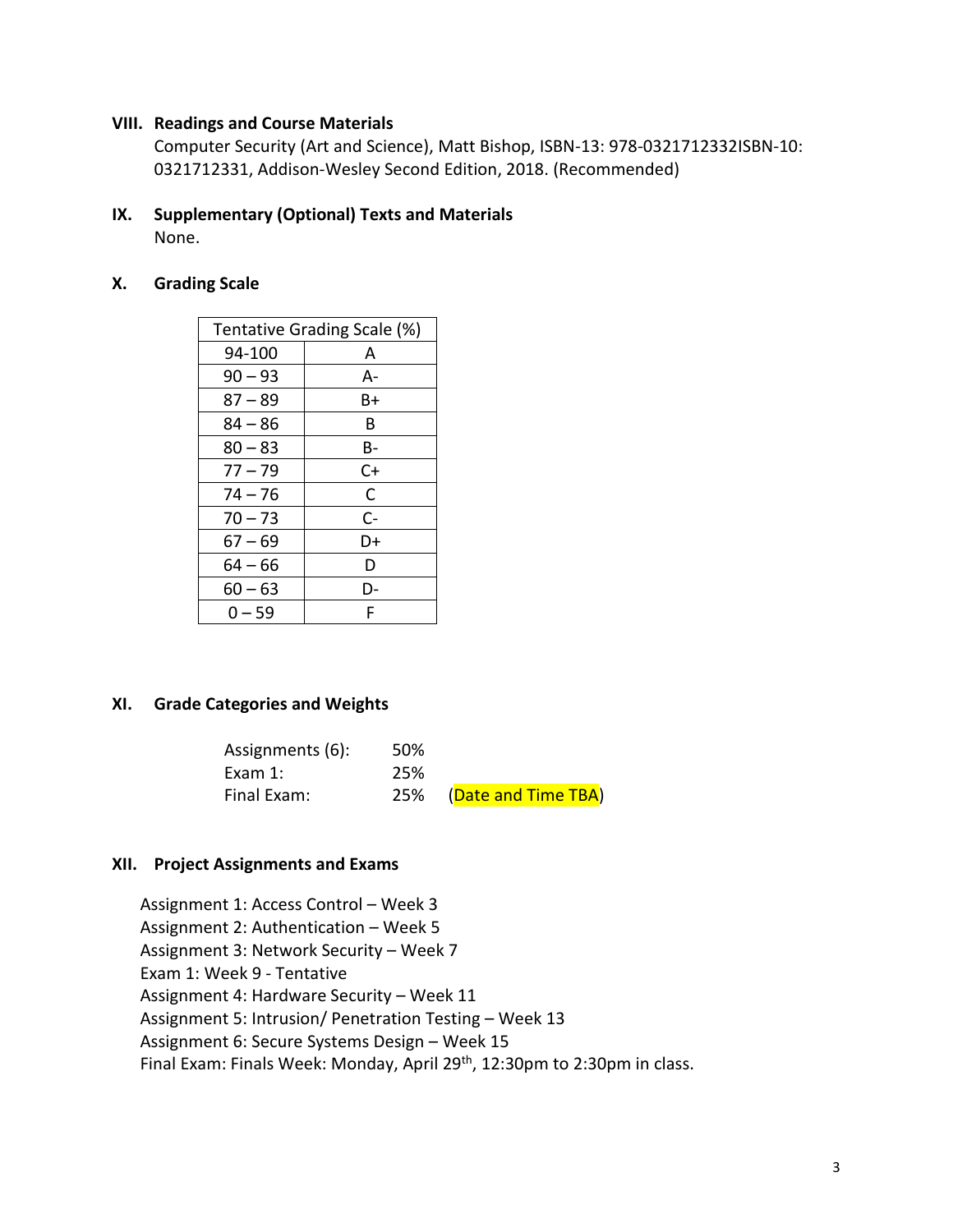## **XIII. Grade Dissemination**

Graded tests and materials in this course will be returned individually. You can access your scores at any time using "Grades" in Canvas. You are strongly recommended to do so.

## **XIV. Course Schedule**

- *Security Basics (1 weeks)*
	- $\circ$  General overview and definitions
	- o Security models and policy issues
	- o Formal reasoning of system security problems
- *Access Control (2 weeks)*
	- o Introduction to access control policies
	- o Introduction to system and information control
	- o Access control protocols and Key Management for Confidentiality
- *Authentication (2 weeks)*
	- o Introduction to passwords and related attacks
	- o Modern authentication techniques and vulnerabilities
	- o Protocols for network authentication
- *Network Security and Availability (3 weeks)*
	- o Introduction to vulnerabilities and attacks in network systems
	- o Attacks on Denial of Network/ Service Availability
	- o System level defense
	- o Network Forensics Techniques
- *Intrusion/ Penetration Testing (1 weeks)*
	- o Formal models of Intrusion/ Penetration Detection
	- o Techniques for Anomaly Detection
	- o Defense against Intrusions
- *Hardware Security (2 weeks)*
	- $\circ$  Introduction to hardware security and impacts to system/ information security
	- o Attacks description
	- o Approaches to provide hardware security
- *Supply Chain Management (1 weeks)*
	- o Principles of system security to supply chain management
	- o Best practices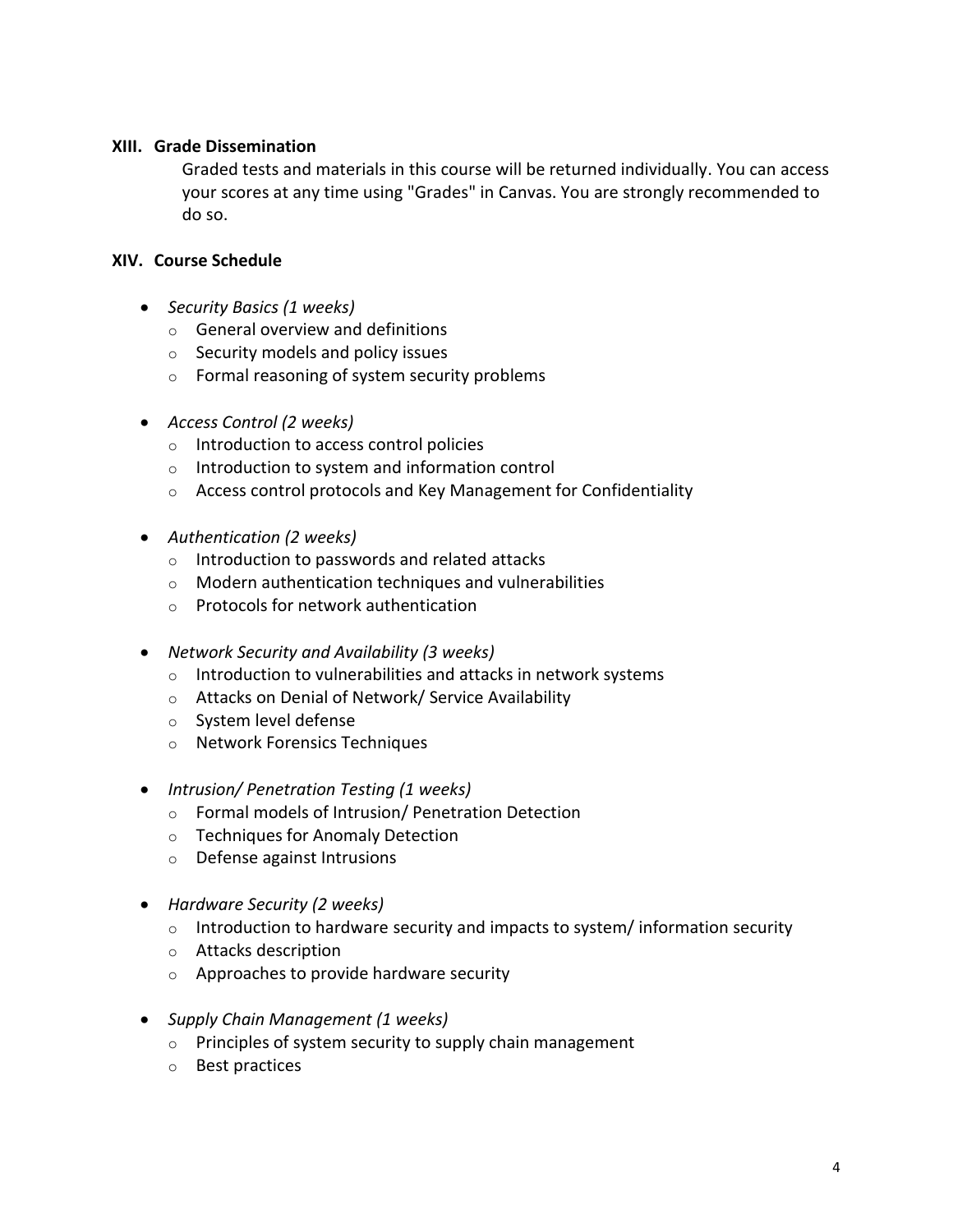- *Security of Cyber Physical Systems (2 weeks)*
	- o Definition and instances of CPS
	- o Vulnerabilities and Attacks
	- o Defenses
- *Secure Systems Design (2 weeks)*
	- o Principles and Trade-off in system design
	- o Techniques to address trade-offs like Audit Analysis and Risk Mitigation

# **XV. Course Policies: Grades**

**Late Work Policy**: Late assignments will not be accepted, unless prior arrangements have been made with instructor for unavoidable reasons (other professional commitments, religious events etc.), or documented medical reasons (with a doctor note). No make-ups for exams are allowed, unless prior arrangements are made with instructor, or for documented medical reasons.

**Extra Credit Policy**: There is none

**Grades of "Incomplete"**: The current university policy concerning incomplete grades will be followed in this course. An "I" grade may be awarded to a student only when a small portion of the student's work is incomplete and only when the student is otherwise earning a passing grade. The time limit for removing the "I" is one week, and will be considered only under extenuating circumstances.

**Rewrite Policy**: There is none

**Make-up Exams Policy**: No make-ups for exams are allowed, unless prior arrangements are made with instructor, or for documented medical reasons.

**Exam Retention Policy**: They will be retained for one week after the Final exam.

**Essay Commentary Policy**: There are no essays for this class.

**Group Work Policy**: All work must be your own. Group work is not permitted under any circumstances.

**Final Examinations Policy**: All final exams are to be scheduled in accordance with the University's final examination policy.

# **XVI. Course Policies: Technology and Media**

Email is the preferred way of communication for this course. I mostly use Canvas to send emails about assignments, course materials, deadlines, exam dates etc. Please make sure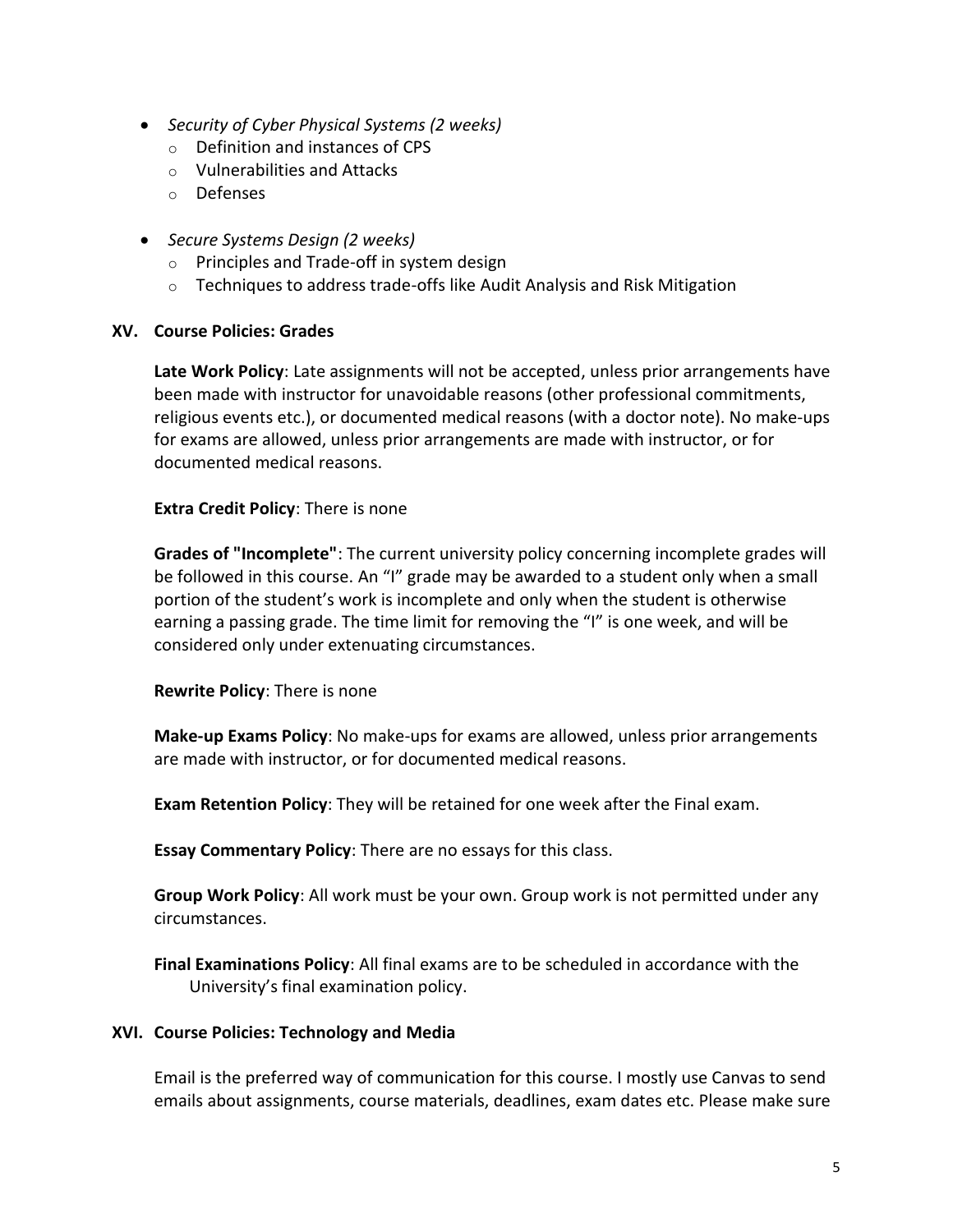there is space to receive emails. I also prefer email, or face to face as the best form of communication with me. If you need help learning how to perform various tasks related to this course or other courses being offered in Canvas, please view the following videos or consult the Canvas help guides. You may also contact USF's IT department at (813) 974 1222 or [help@usf.edu.](mailto:help@usf.edu) Regarding usage of laptops, it is upto you. Please ensure that other students are not disturbed with your laptop use (via key stroke sounds, audio etc.). You can use audio recorders in class as long they are not intrusive.

#### **XVII. Course Policies: Student Expectations**

#### **Academic Integrity**

Academic integrity is the foundation of the University of South Florida System's commitment to the academic honesty and personal integrity of its university community. Academic integrity is grounded in certain fundamental values, which include honesty, respect, and fairness. Broadly defined, academic honesty is the completion of all academic endeavors and claims of scholarly knowledge as representative of one's own efforts. The final decision on an academic integrity violation and related academic sanction at any USF System institution shall affect and be applied to the academic status of the student throughout the USF System, unless otherwise determined by the independently accredited institution. The process for faculty reporting of academic misconduct, as well as the student's options for appeal, are outlined in detail in [USF System Regulation 3.027.](http://regulationspolicies.usf.edu/regulations/pdfs/regulation-usf3.027.pdf)

#### **Disruption to Academic Progress**

Disruptive students in the academic setting hinder the educational process. Disruption of the academic process is defined as the act, words, or general conduct of a student in a classroom or other academic environment which in the reasonable estimation of the instructor: (a) directs attention away from the academic matters at hand, such as noisy distractions, persistent, disrespectful or abusive interruption of lecture, exam, academic discussion, or general University operations, or (b) presents a danger to the health, safety, or well-being of self or other persons.

#### **Academic Grievance Procedure**

The purpose of these procedures is to provide all undergraduate and graduate students taking courses within the University of South Florida System an opportunity for objective review of facts and events pertinent to the cause of the academic grievance. An "academic grievance" is a claim that a specific academic decision or action that affects that student's academic record or status has violated published policies and procedures, or has been applied to the grievant in a manner different from that used for other students.

#### **Disability Access**

Students with disabilities are responsible for registering with Students with Disabilities Services (SDS) (SVC 1133) in order to receive academic accommodations. SDS encourages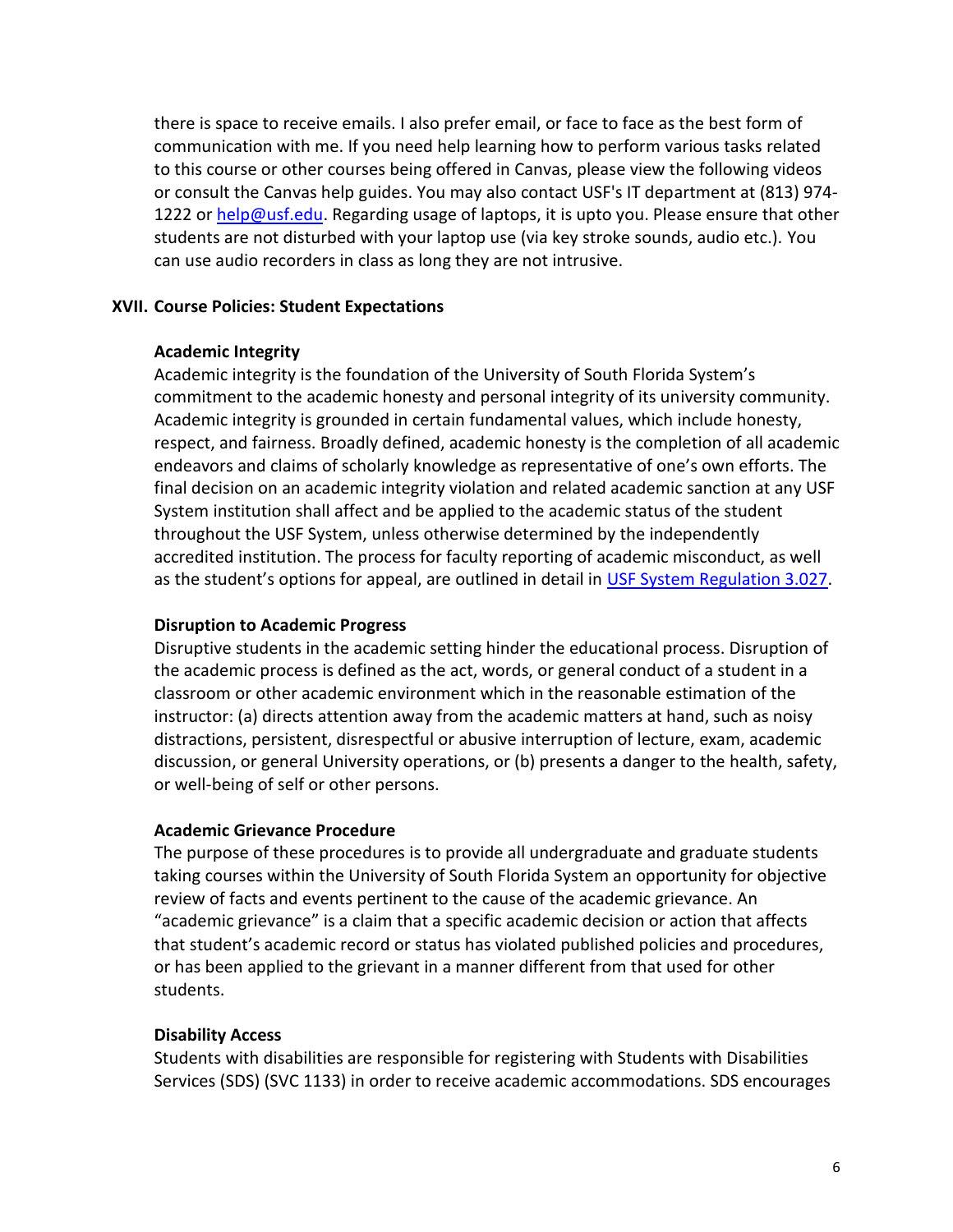students to notify instructors of accommodation needs at least five (5) business days prior to needing the accommodation. A letter from SDS must accompany this request.

## **Sexual Misconduct / Sexual Harassment**

USF is committed to providing an environment free from sex discrimination, including sexual harassment and sexual violence [\(USF System Policy 0-004\)](http://regulationspolicies.usf.edu/policies-and-procedures/pdfs/policy-0-004.pdf). The USF Center for Victim is a confidential resource where you can talk about incidents of sexual harassment and gender-based crimes including sexual assault, stalking, and domestic/relationship violence. This confidential resource can help you without having to report your situation to either the [Office of Student Rights and Responsibilities](https://www.usf.edu/student-affairs/student-rights-responsibilities/) (OSSR) or the Office of Diversity, [Inclusion, and Equal Opportunity](https://www.usf.edu/diversity/) (DIEO), unless you request that they make a report. Please be aware that in compliance with Title IX and under the USF System Policy, educators must report incidents of sexual harassment and gender-based crimes including sexual assault, stalking, and domestic/relationship violence. If you disclose any of these situations in class, in papers, or to me personally, I am required to report it to OSSR or DIEO for investigation. Contact the [USF Center for Victim Advocacy and Violence](https://www.usf.edu/student-affairs/victim-advocacy/)  [Prevention:](https://www.usf.edu/student-affairs/victim-advocacy/) (813) 974-5757.

## **Religious Observances**

All students have a right to expect that the University will reasonably accommodate their religious observances, practices and beliefs (USF System [Policy 10-045\)](http://regulationspolicies.usf.edu/policies-and-procedures/pdfs/policy-10-045.pdf). The USF System, through its faculty, will make every attempt to schedule required classes and examinations in view of customarily observed religious holidays of those religious groups or communities comprising the USF System's constituency. Students are expected to attend classes and take examinations as determined by the USF System. No student shall be compelled to attend class or sit for an examination at a day or time prohibited by his or her religious belief. However, students should review the course requirements and meeting days and times to avoid foreseeable conflicts, as excessive absences in a given term may prevent a student from completing the academic requirements of a specific course. Students are expected to notify their instructors at the beginning of each academic term if they intend to be absent for a class or announced examination, in accordance with this Policy.

#### **Statement of Academic Continuity**

In the event of an emergency, it may be necessary for USF to suspend normal operations. During this time, USF may opt to continue delivery of instruction through methods that include, but are not limited to: Learning Management System, online conferencing, email messaging, and/or an alternate schedule. It is the responsibility of the student to monitor the Learning Management System for each class for course-specific communication, and the main USF, College, and Department websites, emails, and MoBull messages for important general information [\(USF System Policy 6-010\)](http://regulationspolicies.usf.edu/policies-and-procedures/pdfs/policy-6-010.pdf). For additional guidance on emergency protective actions and hazards that affect the University, please visit [www.usf.edu/em](http://www.usf.edu/em)